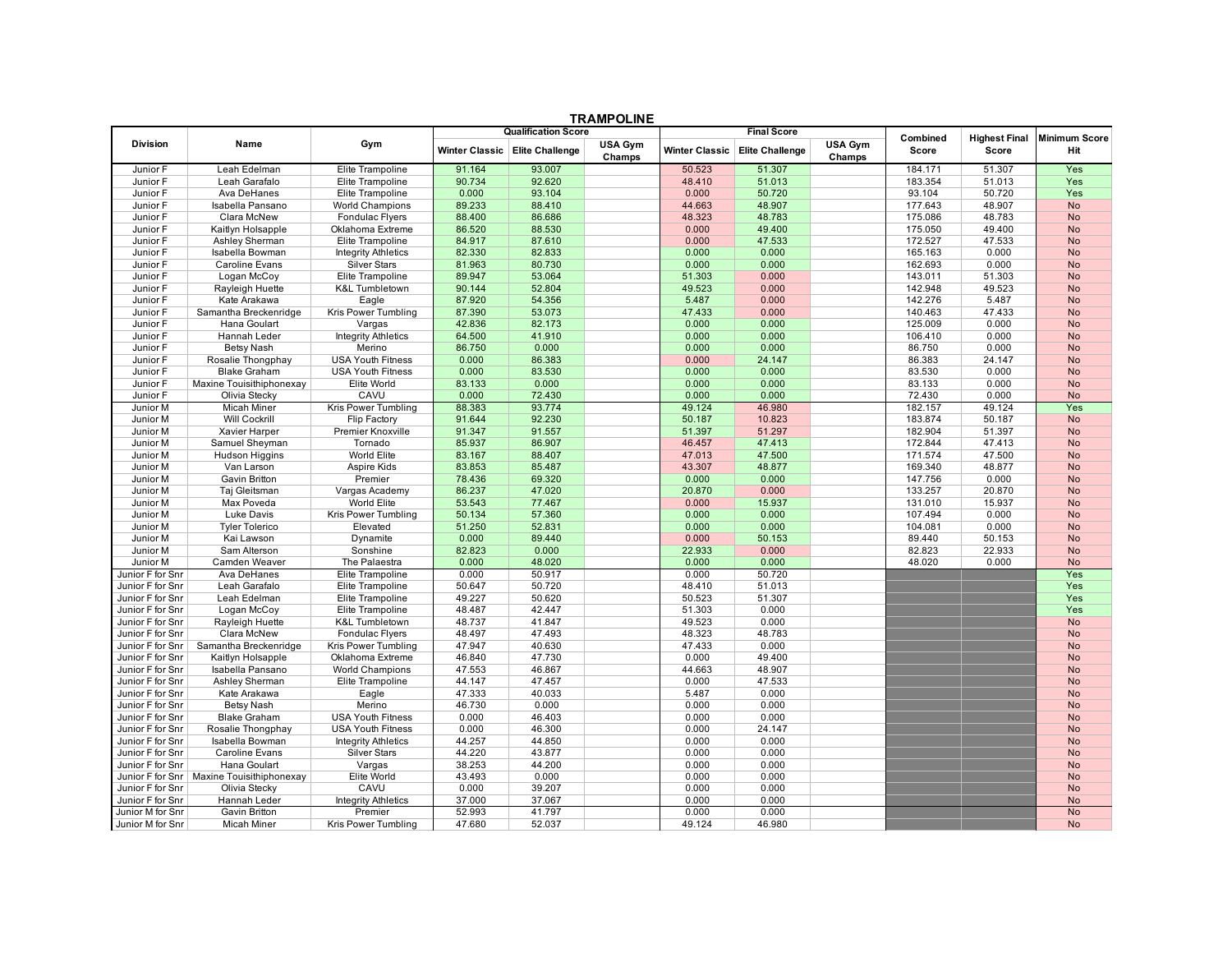| Junior M for Snr | <b>Will Cockrill</b>    | Flip Factory              | 49.237 | 51.717 | 50.187 | 10.823 |         |        | <b>No</b> |
|------------------|-------------------------|---------------------------|--------|--------|--------|--------|---------|--------|-----------|
| Junior M for Snr | Xavier Harper           | Premier Knoxville         | 50.597 | 51.000 | 51.397 | 51.297 |         |        | <b>No</b> |
| Junior M for Snr | Max Poveda              | World Elite               | 28.850 | 49.170 | 0.000  | 15.937 |         |        | <b>No</b> |
|                  |                         |                           |        |        |        |        |         |        |           |
| Junior M for Snr | Kai Lawson              | Dynamite                  | 0.000  | 48.867 | 0.000  | 50.153 |         |        | <b>No</b> |
| Junior M for Snr | <b>Tyler Tolerico</b>   | Elevated                  | 40.863 | 48.394 | 0.000  | 0.000  |         |        | <b>No</b> |
| Junior M for Snr | Taj Gleitsman           | Vargas Academy            | 47.747 | 41.570 | 20.870 | 0.000  |         |        | <b>No</b> |
|                  |                         |                           | 44.307 | 47.640 |        | 47.500 |         |        |           |
| Junior M for Snr | Hudson Higgins          | World Elite               |        |        | 47.013 |        |         |        | <b>No</b> |
| Junior M for Snr | Samuel Sheyman          | Tornado                   | 46.150 | 46.520 | 46.457 | 47.413 |         |        | <b>No</b> |
| Junior M for Snr | Sam Alterson            | Sonshine                  | 44.790 | 0.000  | 22.933 | 0.000  |         |        | No        |
| Junior M for Snr | Van Larson              | Aspire Kids               | 42.690 | 43.880 | 43.307 | 48.877 |         |        | <b>No</b> |
|                  |                         |                           | 39.777 |        | 0.000  | 0.000  |         |        |           |
| Junior M for Snr | Luke Davis              | Kris Power Tumbling       |        | 41.137 |        |        |         |        | <b>No</b> |
| Junior M for Snr | Camden Weaver           | The Palaestra             | 0.000  | 38.443 | 0.000  | 0.000  |         |        | <b>No</b> |
| Senior F         | Jessica Stevens         | Fairland                  | 53.437 | 52.560 | 51.997 | 51.797 | 105.997 | 51.997 | Yes       |
| Senior F         | Sarah Webster           | <b>T&amp;T Express</b>    | 52.850 | 51.570 | 52.623 | 51.873 | 104.420 | 52.623 | Yes       |
| Senior F         | Maia Amano              | Merino                    | 51.990 | 51.680 | 48.610 | 27.087 | 103.670 | 48.610 | Yes       |
|                  |                         |                           |        |        |        |        |         |        |           |
| Senior F         | Ava Hernando            | Elite Trampoline          | 49.700 | 50.663 | 48.507 | 50.313 | 100.363 | 50.313 | Yes       |
| Senior F         | Nicole Ahsinger         | <b>T&amp;T Express</b>    | 0.000  | 52.440 | 0.000  | 16.103 | 52.440  | 16.103 | Yes       |
| Senior F         | Trinity Van Natta       | Merino                    | 49.437 | 49.610 | 47.503 | 49.340 | 99.047  | 49.340 | <b>No</b> |
| Senior F         | McKenzie Petrich        | <b>Ultimate Air</b>       | 48.837 | 48.807 | 48.160 | 48.160 | 97.644  | 48.160 | <b>No</b> |
|                  |                         |                           |        |        |        |        |         |        |           |
| Senior F         | Peyton Brown            | Tumble Tech               | 49.223 | 48.350 | 49.397 | 15.210 | 97.573  | 49.397 | <b>No</b> |
| Senior F         | Caroline Walker         | Eagle                     | 48.017 | 46.667 | 44.927 | 47.123 | 94.684  | 47.123 | <b>No</b> |
| Senior F         | Kate-Emerson Loisel     | North Valley              | 47.223 | 47.243 | 45.363 | 48.227 | 94.466  | 48.227 | <b>No</b> |
| Senior F         | Michelle Sherman        | Elite Trampoline          | 48.190 | 46.157 | 47.343 | 45.623 | 94.347  | 47.343 | <b>No</b> |
|                  |                         |                           |        |        |        |        |         |        |           |
| Senior F         | Tanna Andersen          | Wasatch                   | 47.060 | 47.000 | 45.763 | 48.360 | 94.060  | 48.360 | <b>No</b> |
| Senior F         | Josie Bain              | North Valley              | 48.260 | 45.700 | 19.890 | 0.000  | 93.960  | 19.890 | <b>No</b> |
| Senior F         | Cammie Cooper           | <b>Tennessee Elite</b>    | 46.707 | 47.000 | 46.080 | 41.857 | 93.707  | 46.080 | <b>No</b> |
| Senior F         | <b>Tara Helmboldt</b>   | Premier Knoxville         | 47.037 | 46.647 | 45.500 | 0.000  | 93.684  | 45.500 | <b>No</b> |
|                  |                         |                           |        |        |        |        |         |        |           |
| Senior F         | Paisley James           | Oklahoma Extreme          | 45.980 | 45.503 | 0.000  | 0.000  | 91.483  | 0.000  | <b>No</b> |
| Senior F         | Anna Katherine Spangler | Merino                    | 46.223 | 44.470 | 0.000  | 0.000  | 90.693  | 0.000  | <b>No</b> |
| Senior F         | Alana Cushing           | Elite Trampoline          | 45.747 | 44.420 | 0.000  | 0.000  | 90.167  | 0.000  | <b>No</b> |
| Senior F         | Gracie Harder           | Carolina Elite            | 45.307 | 43.660 | 0.000  | 0.000  | 88.967  | 0.000  | <b>No</b> |
|                  |                         |                           |        |        |        |        |         |        |           |
| Senior F         | Mikaela Snider          | Air Extreme               | 35.313 | 48.140 | 0.000  | 44.747 | 83.453  | 44.747 | <b>No</b> |
| Senior F         | Paxton Henley           | Full Force                | 15.147 | 47.797 | 0.000  | 47.707 | 62.944  | 47.707 | <b>No</b> |
| Senior F         | Katherine Baker         | North Valley              | 41.673 | 9.333  | 0.000  | 0.000  | 51.006  | 0.000  | <b>No</b> |
| Senior F         | Avery Kroeker           | Let It Shine              | 0.000  | 49.343 | 0.000  | 49.383 | 49.343  | 49.383 | <b>No</b> |
| Senior F         | Giana Bianchini         | <b>World Elite</b>        | 47.557 | 0.000  | 4.987  | 0.000  | 47.557  | 4.987  | <b>No</b> |
|                  |                         |                           |        |        |        |        |         |        |           |
| Senior F         | <b>Hailey DeGuelle</b>  | Hangtime                  | 46.730 | 0.000  | 47.943 | 0.000  | 46.730  | 47.943 | <b>No</b> |
| Senior F         | Carris Coe              | Tumble Tech               | 0.000  | 46.010 | 0.000  | 0.000  | 46.010  | 0.000  | <b>No</b> |
| Senior F         | Ellie Barta             | Twin City Twisters        | 45.000 | 0.000  | 0.000  | 0.000  | 45.000  | 0.000  | <b>No</b> |
| Senior F         | Kimberly Tipton         | Victoria Gymagic          | 0.000  | 43.970 | 0.000  | 0.000  | 43.970  | 0.000  | No        |
|                  |                         |                           | 58.227 |        |        | 34.093 |         |        |           |
| Senior M         | Cody Gesuelli           | Merino                    |        | 56.553 | 57.597 |        | 114.780 | 57.597 | Yes       |
| Senior M         | Ruben Padilla           | Wasatch                   | 56.763 | 57.647 | 56.177 | 55.990 | 114.410 | 56.177 | Yes       |
| Senior M         | Aliaksei Shostak        | <b>T&amp;T Express</b>    | 57.497 | 56.893 | 35.490 | 57.897 | 114.390 | 57.897 | Yes       |
| Senior M         | <b>Isaac Rowley</b>     | Eagle                     | 57.470 | 56.767 | 6.503  | 57.227 | 114.237 | 57.227 | Yes       |
| Senior M         | Elijah Vogel            | Elevated                  | 56.090 | 56.207 | 57.303 | 11.797 | 112.297 | 57.303 | Yes       |
|                  |                         |                           |        |        |        |        |         |        |           |
| Senior M         | Zachary Ramacci         | Twiststars                | 56.933 | 54.994 | 56.380 | 12.027 | 111.927 | 56.380 | Yes       |
| Senior M         | Paul Bretscher          | Merino                    | 54.923 | 54.893 | 53.707 | 54.373 | 109.816 | 54.373 | Yes       |
| Senior M         | AJ Noble                | North Valley              | 51.190 | 53.393 | 0.000  | 0.000  | 104.583 | 0.000  | Yes       |
| Senior M         | David Ford              | Elevated                  | 53.393 | 48.560 | 0.000  | 0.000  | 101.953 | 0.000  | Yes       |
|                  |                         |                           |        |        |        |        |         |        |           |
| Senior M         | <b>Trevor Harder</b>    | Carolina Elite            | 48.187 | 53.243 | 0.000  | 0.000  | 101.430 | 0.000  | Yes       |
| Senior M         | Jace Williams           | North Valley              | 56.003 | 17.220 | 23.137 | 0.000  | 73.223  | 23.137 | Yes       |
| Senior M         | Changa Anderson         | <b>Silver Stars</b>       | 6.207  | 55.507 | 0.000  | 28.720 | 61.714  | 28.720 | Yes       |
| Senior M         | Ryan MacCagnan          | <b>Stars</b>              | 0.000  | 54.577 | 0.000  | 0.000  | 54.577  | 0.000  | Yes       |
|                  |                         |                           | 52.283 | 52.753 | 0.000  | 0.000  |         | 0.000  |           |
| Senior M         | Lourens Willekes        | <b>Gymnastics Central</b> |        |        |        |        | 105.036 |        | <b>No</b> |
| Senior M         | Dylan Kline             | Flipside                  | 52.597 | 51.287 | 50.270 | 50.830 | 103.884 | 50.830 | <b>No</b> |
| Senior M         | Nick Francken           | Tornado                   | 51.320 | 52.187 | 0.000  | 0.000  | 103.507 | 0.000  | <b>No</b> |
| Senior M         | Derek Therrien          | <b>Gymnastics Central</b> | 51.413 | 51.297 | 0.000  | 0.000  | 102.710 | 0.000  | <b>No</b> |
| Senior M         | Joey Isenberg           | Elite Trampoline          | 50.340 | 52.267 | 0.000  | 0.000  | 102.607 | 0.000  | <b>No</b> |
|                  |                         |                           |        |        |        |        |         |        |           |
| Senior M         | <b>Tomas Minc</b>       | Dynamite                  | 51.970 | 50.030 | 0.000  | 0.000  | 102.000 | 0.000  | <b>No</b> |
| Senior M         | Joshua Cooper           | World Elite               | 50.840 | 50.233 | 0.000  | 0.000  | 101.073 | 0.000  | <b>No</b> |
| Senior M         | Konrad Chelstowski      | The Palaestra             | 49.897 | 50.010 | 49.207 | 14.880 | 99.907  | 49.207 | <b>No</b> |
|                  |                         |                           |        |        |        |        |         |        |           |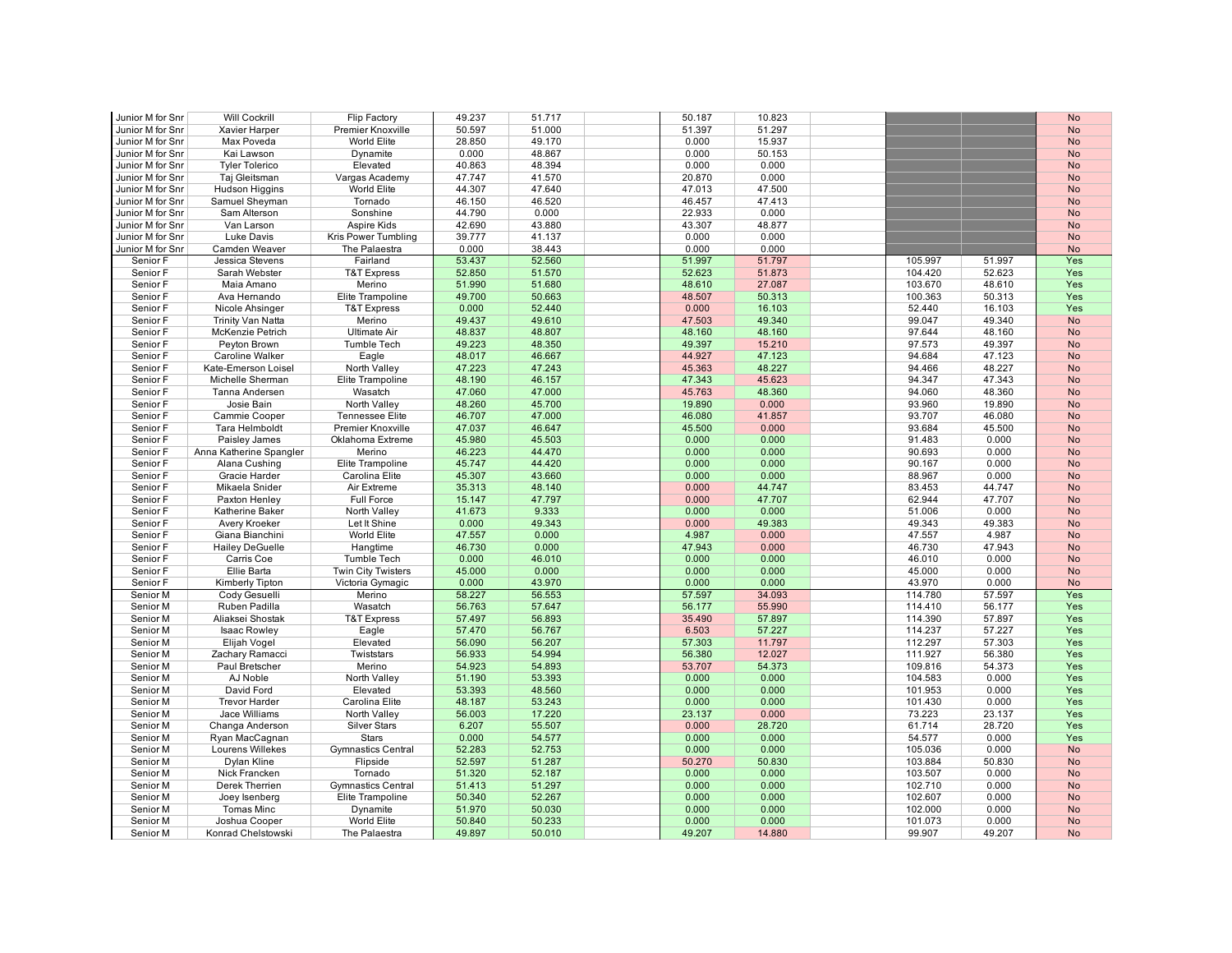| Senior M | Smith Light           | <b>Integrity Athletics</b> | 49.803 | 50.020 | 26.243 | 48.507 | 99.823 | 48.507 | <b>No</b> |
|----------|-----------------------|----------------------------|--------|--------|--------|--------|--------|--------|-----------|
| Senior M | Syler Buck            | Premier                    | 51.363 | 48.347 | 51.090 | 0.000  | 99.710 | 51.090 | <b>No</b> |
| Senior M | Kieran Roos           | Premier                    | 49.903 | 49.153 | 50.327 | 48,200 | 99.056 | 50.327 | <b>No</b> |
| Senior M | Jeremy Cooper         | World Elite                | 50.433 | 48.373 | 0.000  | 0.000  | 98.806 | 0.000  | <b>No</b> |
| Senior M | Merrill Hunter        | Team Legacy                | 46.980 | 51,610 | 0.000  | 50.217 | 98.590 | 50.217 | <b>No</b> |
| Senior M | <b>Brendon Newton</b> | The Palaestra              | 48.047 | 47.660 | 46.447 | 0.000  | 95.707 | 46.447 | <b>No</b> |
| Senior M | Jordy Maldonado       | <b>World Champions</b>     | 49.240 | 45.710 | 47.363 | 0.000  | 94.950 | 47.363 | <b>No</b> |
| Senior M | Nate Swanepoel        | Vargas                     | 43.987 | 49.273 | 0.000  | 41.300 | 93.260 | 41.300 | <b>No</b> |
| Senior M | Jonathon Purdum       | Airbenders                 | 35.453 | 50.547 | 0.000  | 10.927 | 86,000 | 10.927 | <b>No</b> |
| Senior M | Aaron Remole          | Carolina Elite             | 33.673 | 51.197 | 0.000  | 22.223 | 84.870 | 22.223 | <b>No</b> |
| Senior M | Tenma Ide             | Elevated                   | 21.790 | 51.913 | 0.000  | 0.000  | 73.703 | 0.000  | <b>No</b> |
| Senior M | Jack Collard          | Silver Stars               | 44.823 | 28.643 | 0.000  | 0.000  | 73.466 | 0.000  | <b>No</b> |
| Senior M | Joshua Blv            | <b>Integrity Athletics</b> | 43.310 | 24.953 | 0.000  | 0.000  | 68.263 | 0.000  | <b>No</b> |
| Senior M | CJ Castiglione        | Wasatch                    | 35.147 | 29.963 | 0.000  | 0.000  | 65.110 | 0.000  | <b>No</b> |
| Senior M | Rory O'Neil           | Twin City Twisters         | 49.453 | 0.000  | 46.417 | 0.000  | 49.453 | 46.417 | <b>No</b> |
| Senior M | Max Boehmer           | St Louis Elite             | 48.700 | 0.000  | 0.000  | 0.000  | 48.700 | 0.000  | <b>No</b> |
| Senior M | Ben Adams             | Sonshine                   | 28.577 | 0.000  | 0.000  | 0.000  | 28.577 | 0.000  | <b>No</b> |
| Senior M | Evan Pedraza          | World Elite                | 0.000  | 25.277 | 0.000  | 0.000  | 25.277 | 0.000  | <b>No</b> |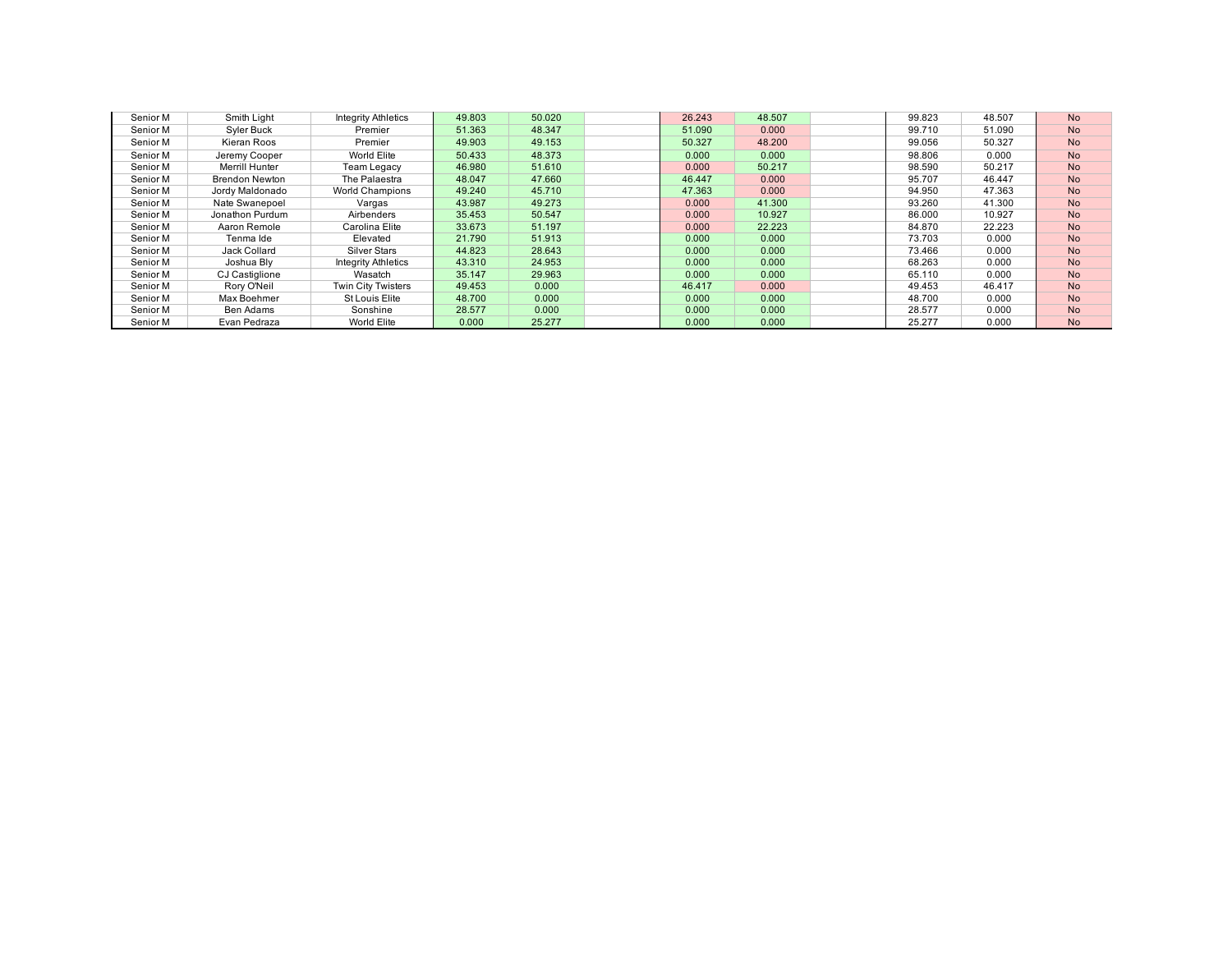| <b>TUMBLING</b>      |                                    |                                           |                  |                                  |                          |                  |                                  |                   |                  |                      |                   |  |  |
|----------------------|------------------------------------|-------------------------------------------|------------------|----------------------------------|--------------------------|------------------|----------------------------------|-------------------|------------------|----------------------|-------------------|--|--|
|                      |                                    |                                           |                  | <b>Qualification Score</b>       |                          |                  | <b>Final Score</b>               |                   | Combined         | <b>Highest Final</b> | Minimum Score     |  |  |
| <b>Division</b>      | Name                               | Gym                                       |                  | Winter Classic   Elite Challenge | <b>USA Gym</b><br>Champs |                  | Winter Classic   Elite Challenge | USA Gym<br>Champs | Score            | Score                | Hit               |  |  |
| Junior F             | Rosalie Thongphay                  | <b>USA Youth</b>                          | 45.000           | 44.733                           |                          | 44,600           | 45.400                           |                   | 89.733           | 45.400               | Yes               |  |  |
| Junior F             | Amelia Gasper                      | Central Illinois                          | 44.600           | 44.700                           |                          | 45.400           | 45.433                           |                   | 89.300           | 45.433               | Yes               |  |  |
| Junior F             | London Hunt                        | <b>World Champions</b>                    | 41.933           | 43.300                           |                          | 43.333           | 44.434                           |                   | 85.233           | 44.434               | Yes               |  |  |
| Junior F             | Olivia Pierce                      | Elmwood                                   | 42.533           | 42.400                           |                          | 41.333           | 44.266                           |                   | 84.933           | 44.266               | Yes               |  |  |
| Junior F             | Brooklyn Jolley                    | Northern Star Bounders                    | 45.433           | 34.300                           |                          | 45.833           | 0.000                            |                   | 79.733           | 45.833               | Yes               |  |  |
| Junior F             | Lyric Gordon                       | <b>Elite Athletics</b>                    | 0.000            | 45.333                           |                          | 0.000            | 0.000                            |                   | 45.333           | 0.000                | Yes               |  |  |
| Junior F             | Lawrence Owens                     | Flip Factory                              | 0.000            | 42.567                           |                          | 0.000            | 44.433                           |                   | 42.567           | 44.433               | Yes               |  |  |
| Junior F             | Jackie Kent                        | Elite Sports Complex                      | 35.700           | 38.300                           |                          | 39.000           | 0.000                            |                   | 74.000           | 39.000               | No                |  |  |
| Junior F             | Kaitlyn Siksnius                   | CAVU                                      | 0.000            | 40.800                           |                          | 0.000            | 41.666                           |                   | 40.800           | 41.666               | <b>No</b>         |  |  |
| Junior F             | <b>Blake Graham</b>                | All American                              | 0.000            | 40.600                           |                          | 0.000            | 42.200                           |                   | 40.600           | 42.200               | <b>No</b>         |  |  |
| Junior M             | Cristian Orth                      | So Cal TTC                                | 51.934           | 51.200                           |                          | 52.866           | 0.000                            |                   | 103.134          | 52.866               | Yes               |  |  |
| Junior M             | Xavier Harper                      | Premier Knoxville                         | 48.100           | 49.967                           |                          | 49.166           | 54.000                           |                   | 98.067           | 54.000               | Yes               |  |  |
| Junior M             | ZaQuae Carter                      | CAVU                                      | 43.733           | 43.533                           |                          | 40.300           | 44.533                           |                   | 87.266           | 44.533               | Yes               |  |  |
| Junior M             | Amare Walker                       | CAVU                                      | 43.301           | 43.700                           |                          | 41.967           | 44.601                           |                   | 87.001           | 44.601               | Yes               |  |  |
| Junior M             | Micah Miner                        | Kris Power Tumbling                       | 40.067           | 45.266                           |                          | 44.466           | 46.867                           |                   | 85.333           | 46.867               | Yes               |  |  |
| Junior M             | Samuel Blando                      | So Cal TTC                                | 35.634           | 38.834                           |                          | 0.000            | 42.234                           |                   | 74.468           | 42.234               | <b>No</b>         |  |  |
| Senior F             | Miah Bruns                         | World Champions                           | 48.634           | 45.567                           |                          | 48.100           | 48.700                           |                   | 94.201           | 48.700               | Yes               |  |  |
| Senior F             | <b>Isabel Steinmetz</b>            | <b>Gymnastics Central</b>                 | 46.466           | 47.400                           |                          | 44.800           | 44.066                           |                   | 93.866           | 44.800               | Yes               |  |  |
| Senior F             | Tia Taylor                         | Premier Knoxville                         | 44.933           | 47.867                           |                          | 44.333           | 46.666                           |                   | 92.800           | 46.666               | Yes               |  |  |
| Senior F             | <b>Tasha Williams</b>              | <b>World Champions</b>                    | 46.367           | 46.167                           |                          | 47.300           | 13.367                           |                   | 92.534           | 47.300               | Yes               |  |  |
| Senior F<br>Senior F | Jill Papenhause<br>Shelby Nobuhara | Central Illinois                          | 46.033<br>45.200 | 44.566<br>45.167                 |                          | 44.566<br>44.733 | 45.300<br>0.000                  |                   | 90.599           | 45.300<br>44.733     | Yes               |  |  |
| Senior F             | Savanna Cecil                      | <b>High Altitude</b><br>Premier Knoxville | 44.500           | 45.733                           |                          | 44.533           | 45.200                           |                   | 90.367<br>90.233 | 45.200               | Yes<br><b>Yes</b> |  |  |
| Senior F             | Nasiarra Riley                     | <b>FlipCity South</b>                     | 44.567           | 44.700                           |                          | 42.233           | 44.900                           |                   | 89.267           | 44.900               | Yes               |  |  |
| Senior F             | Nastia Katchalova                  | Elite World                               | 43.800           | 42.133                           |                          | 0.000            | 0.000                            |                   | 85.933           | 0.000                | Yes               |  |  |
| Senior F             | Kira Schwartz                      | So Cal TTC                                | 40.633           | 44.567                           |                          | 0.000            | 40.700                           |                   | 85.200           | 40.700               | Yes               |  |  |
| Senior F             | Sarah Thompson                     | J and J                                   | 44.633           | 19.233                           |                          | 45.067           | 0.000                            |                   | 63.866           | 45.067               | Yes               |  |  |
| Senior F             | Lizzie Roiger                      | Central Illinois                          | 43.367           | 0.000                            |                          | 43.633           | 0.000                            |                   | 43.367           | 43.633               | Yes               |  |  |
| Senior F             | Brooklyn Brumble                   | Oklahoma Extreme                          | 42.234           | 43.034                           |                          | 42.567           | 42.900                           |                   | 85.268           | 42.900               | <b>No</b>         |  |  |
| Senior F             | Karlee English                     | Powerhouse                                | 42.733           | 42.200                           |                          | 40.467           | 39.800                           |                   | 84.933           | 40.467               | <b>No</b>         |  |  |
| Senior F             | Ashley McDonald                    | Wasatch                                   | 41.766           | 42.367                           |                          | 37.600           | 0.000                            |                   | 84.133           | 37.600               | <b>No</b>         |  |  |
| Senior F             | Ava Binkowski                      | Elite Sports Complex                      | 41.067           | 40.533                           |                          | 41.467           | 42.134                           |                   | 81.600           | 42.134               | <b>No</b>         |  |  |
| Senior F             | Amanda Coes                        | So Cal TTC                                | 35.700           | 37.800                           |                          | 36.801           | 38.267                           |                   | 73.500           | 38.267               | <b>No</b>         |  |  |
| Senior F             | Susan Gill                         | Eagle                                     | 40.733           | 0.000                            |                          | 0.000            | 0.000                            |                   | 40.733           | 0.000                | <b>No</b>         |  |  |
| Senior M             | Kaden Brown                        | Wasatch                                   | 55.734           | 56.067                           |                          | 55.867           | 52.500                           |                   | 111.801          | 55.867               | Yes               |  |  |
| Senior M             | Dominic Dumas                      | Air Extreme                               | 51.334           | 51.666                           |                          | 51.533           | 50.266                           |                   | 103.000          | 51.533               | Yes               |  |  |
| Senior M             | Kayne Johnson                      | <b>Tennessee Elite</b>                    | 46.667           | 47.200                           |                          | 46.667           | 47.267                           |                   | 93.867           | 47.267               | Yes               |  |  |
| Senior M             | Patrick Lyell                      | Elmwood                                   | 48.666           | 45.000                           |                          | 50.267           | 0.000                            |                   | 93.666           | 50.267               | Yes               |  |  |
| Senior M             | Alec Pelezo                        | World Champions                           | 47.067           | 45.866                           |                          | 46.533           | 47.267                           |                   | 92.933           | 47.267               | Yes               |  |  |
| Senior M             | Raf Bryant                         | <b>Integrity Athletics</b>                | 45.700           | 46.966                           |                          | 45.633           | 45.833                           |                   | 92.666           | 45.833               | Yes               |  |  |
| Senior M             | Tyji Kazeem-Riley                  | <b>FlipCity South</b>                     | 45.700           | 46.100                           |                          | 38.867           | 46.700                           |                   | 91.800           | 46.700               | Yes               |  |  |
| Senior M             | Dylan Bealey                       | Aspire                                    | 45.133           | 45.267                           |                          | 45.867           | 46.034                           |                   | 90.400           | 46.034               | Yes               |  |  |
| Senior M             | <b>BJ</b> Mensah                   | CAVU                                      | 43.200           | 46.734                           |                          | 42.733           | 46.933                           |                   | 89.934           | 46.933               | Yes               |  |  |
| Senior M             | Alexander Cole                     | Dynamite                                  | 39.200           | 46.734                           |                          | 0.000            | 45.867                           |                   | 85.934           | 45.867               | Yes               |  |  |
| Senior M             | Kaleb Cave                         | Fairland                                  | 47.733           | 0.000                            |                          | 49.534           | 0.000                            |                   | 47.733           | 49.534               | Yes               |  |  |
| Senior M             | Dylan McGuire                      | Trevino's                                 | 0.000            | 47.000                           |                          | 0.000            | 45.734                           |                   | 47.000           | 45.734               | Yes               |  |  |
| Senior M             | Charlie Larson                     | <b>Twin City Twisters</b>                 | 46.034           | 0.000                            |                          | 49.266           | 0.000                            |                   | 46.034           | 49.266               | Yes               |  |  |
| Senior M             | <b>Bayley Pierce</b>               | <b>Pierce Athletics</b>                   | 42.533           | 44.766                           |                          | 0.000            | 0.000                            |                   | 87.299           | 0.000                | <b>No</b>         |  |  |
| Senior M             | Morgan Kessler                     | <b>World Champions</b>                    | 44.367           | 40.300                           |                          | 43.667           | 45.200                           |                   | 84.667           | 45.200               | <b>No</b>         |  |  |
| Senior M             | Smith Light                        | <b>Integrity Athletics</b>                | 41.000           | 42.067                           |                          | 43.600           | 40.033                           |                   | 83.067           | 43.600               | <b>No</b>         |  |  |
| Senior M             | Jovohn Arriaga                     | <b>Desert Gymcats</b>                     | 40.500           | 39.566                           |                          | 0.000            | 0.000                            |                   | 80.066           | 0.000                | <b>No</b>         |  |  |
| Senior M             | <b>Hunter Moravec</b>              | Elite Sports Complex                      | 39.967           | 39.100                           |                          | 41.766           | 42.734                           |                   | 79.067           | 42.734               | <b>No</b>         |  |  |
| Senior M             | Ghavyn Thompson                    | Aspire Kids                               | 37.600           | 39.034                           |                          | 43.133           | 40.367                           |                   | 76.634           | 43.133               | <b>No</b>         |  |  |
| Senior M             | <b>Benjamin Glass</b>              | Dynamic                                   | 0.000            | 42.167                           |                          | 0.000            | 36.167                           |                   | 42.167           | 36.167               | <b>No</b>         |  |  |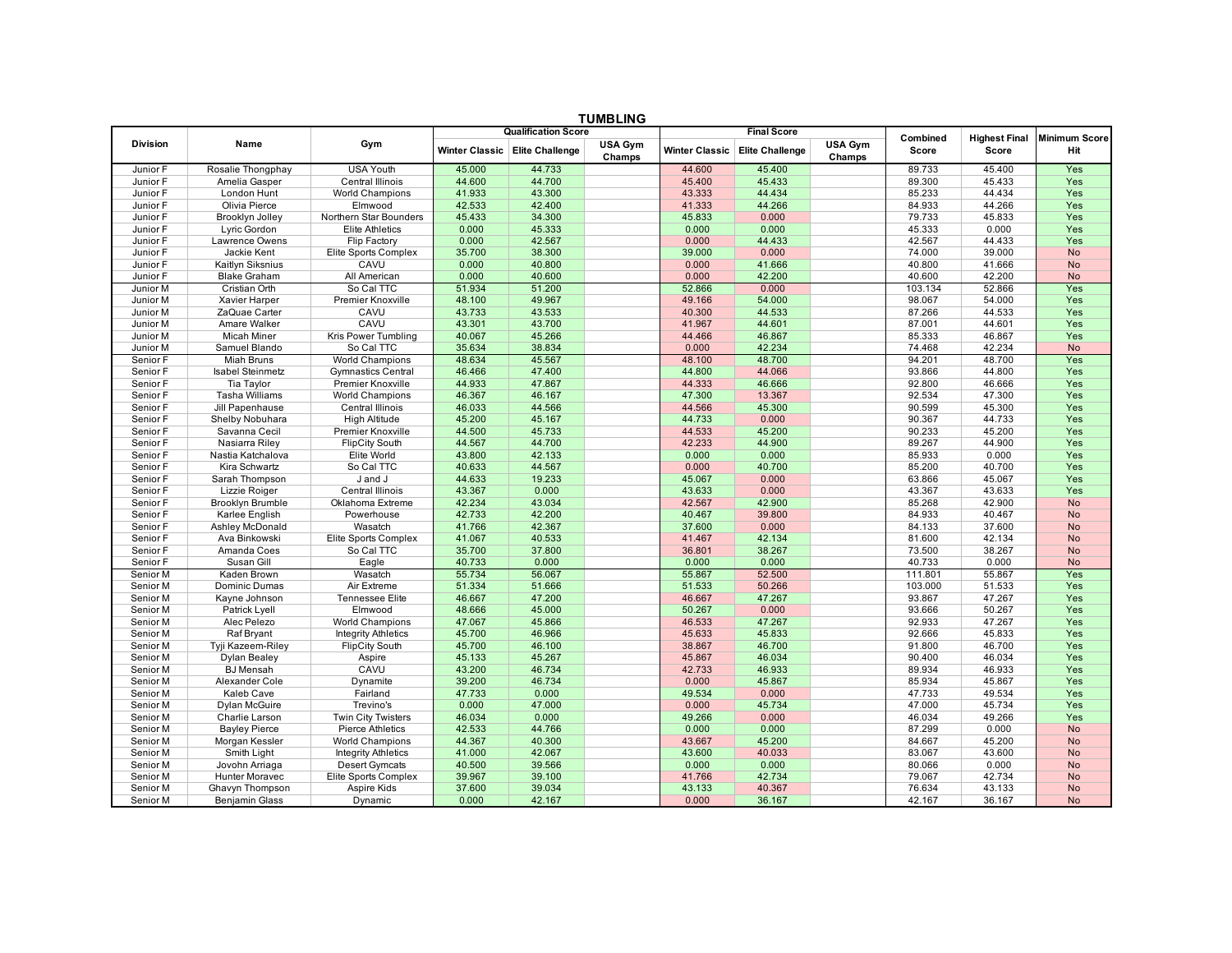| <b>DOUBLE-MINI</b> |                         |                            |        |                                  |                   |                       |                        |                          |          |                      |                      |  |  |
|--------------------|-------------------------|----------------------------|--------|----------------------------------|-------------------|-----------------------|------------------------|--------------------------|----------|----------------------|----------------------|--|--|
|                    |                         |                            |        | <b>Qualification Score</b>       |                   |                       | <b>Final Score</b>     |                          | Combined | <b>Highest Final</b> | <b>Minimum Score</b> |  |  |
| <b>Division</b>    | Name                    | Gym                        |        | Winter Classic   Elite Challenge | USA Gym<br>Champs | <b>Winter Classic</b> | <b>Elite Challenge</b> | <b>USA Gym</b><br>Champs | Score    | Score                | Hit                  |  |  |
| Junior F           | Rosalie Thongphay       | <b>USA Youth</b>           | 48.734 | 49.200                           |                   | 49.266                | 48.800                 |                          | 97.934   | 49.266               | Yes                  |  |  |
| Junior F           | Samantha Breckenridge   | Kris Power Tumbling        | 48.267 | 49.600                           |                   | 47.133                | 44.800                 |                          | 97.867   | 49.600               | Yes                  |  |  |
| Junior F           | Isabella Pansano        | <b>World Champions</b>     | 47.267 | 48.600                           |                   | 45.134                | 44.600                 |                          | 95.867   | 48.600               | Yes                  |  |  |
| Junior F           | Clara McNew             | Fondulac Flyers            | 47.267 | 48.533                           |                   | 46.334                | 44.034                 |                          | 95.800   | 48.533               | Yes                  |  |  |
| Junior F           | Leah Edelman            | Elite Trampoline           | 46.267 | 48.600                           |                   | 48.133                | 46.733                 |                          | 94.867   | 48.600               | Yes                  |  |  |
| Junior F           | Isabella Bowman         | <b>Integrity Athletics</b> | 45.534 | 46.933                           |                   | 43.833                | 15.200                 |                          | 92.467   | 46.933               | Yes                  |  |  |
| Junior F           | Jackie Kent             | Elite Sports Complex       | 49.667 | 41.266                           |                   | 47.667                | 0.000                  |                          | 90.933   | 47.667               | Yes                  |  |  |
| Junior F           | <b>Emily Landers</b>    | <b>Top Star</b>            | 37.800 | 46.400                           |                   | 0.000                 | 35.500                 |                          | 84.200   | 46.400               | Yes                  |  |  |
| Junior F           | Jillian Jones-Pschirrer | Kris Power Tumbling        | 47.000 | 31.734                           |                   | 38.133                | 0.000                  |                          | 78.734   | 38.133               | Yes                  |  |  |
| Junior F           | <b>Blake Graham</b>     | All American               | 0.000  | 47.733                           |                   | 0.000                 | 45.167                 |                          | 47.733   | 47.733               | Yes                  |  |  |
| Junior F           | Hannah Leder            | <b>Integrity Athletics</b> | 43.867 | 40.134                           |                   | 0.000                 | 0.000                  |                          | 84.001   | 40.134               | No                   |  |  |
| Junior F           | Lyric Gordon            | <b>Elite Athletics</b>     | 0.000  | 45.934                           |                   | 0.000                 | 0.000                  |                          | 45.934   | 45.934               | <b>No</b>            |  |  |
| Junior F           | Ava DeHanes             | Elite Trampoline           | 0.000  | 0.000                            |                   | 0.000                 | 0.000                  |                          | 0.000    | 0.000                | <b>No</b>            |  |  |
| Junior M           | <b>Micah Miner</b>      | Kris Power Tumbling        | 50.733 | 52.067                           |                   | 51.434                | 42.333                 |                          | 102.800  | 52.067               | Yes                  |  |  |
| Junior M           | <b>Will Cockrill</b>    | Flip Factory               | 51.633 | 50.700                           |                   | 48.400                | 22.533                 |                          | 102.333  | 50.700               | Yes                  |  |  |
| Junior M           | Van Larson              | Aspire Kids                | 50.400 | 50.400                           |                   | 50.000                | 50.534                 |                          | 100.800  | 50.400               | Yes                  |  |  |
| Junior M           | Camden Weaver           | The Palaestra              | 49.534 | 49.467                           |                   | 46.000                | 45.533                 |                          | 99.001   | 49.467               | Yes                  |  |  |
| Junior M           | Luke Davis              | Kris Power Tumbling        | 47.534 | 50.934                           |                   | 0.000                 | 41.333                 |                          | 98.468   | 50.934               | Yes                  |  |  |
| Junior M           | Cristian Orth           | So Cal TTC                 | 48.734 | 49.000                           |                   | 0.000                 | 0.000                  |                          | 97.734   | 49.000               | Yes                  |  |  |
| Junior M           | ZaQuae Carter           | CAVU                       | 48.800 | 48.667                           |                   | 0.000                 | 0.000                  |                          | 97.467   | 48.667               | Yes                  |  |  |
| Junior M           | Kiron Rodgers           | Twiststars                 | 48.934 | 39.267                           |                   | 37.100                | 0.000                  |                          | 88.201   | 39.267               | Yes                  |  |  |
| Junior M           | Max Poveda              | World Elite                | 50.234 | 25.033                           |                   | 48.666                | 0.000                  |                          | 75.267   | 48.666               | Yes                  |  |  |
| Junior M           | Kai Lawson              | Dynamite                   | 0.000  | 50.866                           |                   | 0.000                 | 45.200                 |                          | 50.866   | 50.866               | Yes                  |  |  |
| Junior M           | Derek Ruehl             | Kris Power Tumbling        | 0.000  | 49.466                           |                   | 0.000                 | 48.200                 |                          | 49.466   | 49.466               | Yes                  |  |  |
| Junior M           | Taj Gleitsman           | Vargas                     | 47.866 | 47.733                           |                   | 0.000                 | 0.000                  |                          | 95.599   | 47.733               | <b>No</b>            |  |  |
| Junior M           | Samuel Blando           | So Cal TTC                 | 48.533 | 45.400                           |                   | 0.000                 | 0.000                  |                          | 93.933   | 45.400               | <b>No</b>            |  |  |
| Junior M           | Amare Walker            | CAVU                       | 48.466 | 40.330                           |                   | 0.000                 | 0.000                  |                          | 88.796   | 40.330               | <b>No</b>            |  |  |
| Senior F           | Tristan Van Natta       | <b>Integrity Athletics</b> | 50.267 | 51.400                           |                   | 51.133                | 51.067                 |                          | 101.667  | 51.400               | Yes                  |  |  |
| Senior F           | Aliah Raga              | <b>Dulles</b>              | 50.333 | 50.067                           |                   | 50.900                | 48.733                 |                          | 100.400  | 50.900               | Yes                  |  |  |
| Senior F           | Ava Binkowski           | Elite Sports Complex       | 49.800 | 50,600                           |                   | 48.067                | 24.600                 |                          | 100.400  | 50.600               | Yes                  |  |  |
| Senior F           | Shelby Nobuhara         | <b>High Altitude</b>       | 50.934 | 49.000                           |                   | 50.267                | 51.200                 |                          | 99.934   | 50.267               | Yes                  |  |  |
| Senior F           | Josie Bain              | North Valley               | 50.066 | 48.533                           |                   | 49.200                | 48.667                 |                          | 98.599   | 49.200               | Yes                  |  |  |
| Senior F           | Kristle Lowell          | Fondulac Flyers            | 49.267 | 47.800                           |                   | 47.800                | 0.000                  |                          | 97.067   | 47.800               | Yes                  |  |  |
| Senior F           | <b>Caitlin Hiser</b>    | <b>Gymnastics Central</b>  | 47.934 | 48.467                           |                   | 0.000                 | 47.933                 |                          | 96.401   | 48.467               | Yes                  |  |  |
| Senior F           | Kira Schwartz           | So Cal TTC                 | 48.900 | 47.333                           |                   | 48.667                | 0.000                  |                          | 96.233   | 48.667               | Yes                  |  |  |
| Senior F           | Ariel Kibler            | <b>Gymnastics Central</b>  | 48.533 | 47.333                           |                   | 48.934                | 0.000                  |                          | 95.866   | 48.934               | Yes                  |  |  |
| Senior F           | <b>Finley Merker</b>    | DuPage                     | 47.134 | 48.267                           |                   | 0.000                 | 48.867                 |                          | 95.401   | 48.267               | Yes                  |  |  |
| Senior F           | <b>Caroline Walker</b>  | Eagle                      | 46.000 | 48.067                           |                   | 46.933                | 0.000                  |                          | 94.067   | 48.067               | Yes                  |  |  |
| Senior F           | Karlee English          | Powerhouse                 | 44.834 | 47.266                           |                   | 0.000                 | 0.000                  |                          | 92.100   | 47.266               | Yes                  |  |  |
| Senior F           | Maia Amano              | Merino                     | 40.500 | 50.733                           |                   | 0.000                 | 50.067                 |                          | 91.233   | 50.733               | Yes                  |  |  |
| Senior F           | Cammie Cooper           | <b>Tennessee Elite</b>     | 36.733 | 47.400                           |                   | 0.000                 | 0.000                  |                          | 84.133   | 47.400               | Yes                  |  |  |
| Senior F           | Gracie Harder           | Carolina Elite             | 47.600 | 17.400                           |                   | 0.000                 | 0.000                  |                          | 65.000   | 17,400               | Yes                  |  |  |
| Senior F           | Katherine Baker         | North Valley               | 46.467 | 45.733                           |                   | 45.934                | 46.600                 |                          | 92.200   | 45.934               | <b>No</b>            |  |  |
| Senior F           | Kate-Emerson Loisel     | North Valley               | 44.733 | 45.933                           |                   | 46.133                | 45.867                 |                          | 90.666   | 46.133               | <b>No</b>            |  |  |
| Senior F           | Avery Kroeker           | Let it Shine               | 47.100 | 40.000                           |                   | 47.267                | 47.734                 |                          | 87.100   | 47.267               | <b>No</b>            |  |  |
| Senior F           | Susan Gill              | Eagle                      | 47.067 | 0.000                            |                   | 0.000                 | 0.000                  |                          | 47.067   | 0.000                | <b>No</b>            |  |  |
| Senior F           | Trinity Van Natta       | Merino                     | 45.000 | 0.000                            |                   | 0.000                 | 0.000                  |                          | 45.000   | 0.000                | <b>No</b>            |  |  |
| Senior M           | Ruben Padilla           | Wasatch                    | 61.467 | 59.200                           |                   | 58.867                | 61.100                 |                          | 120.667  | 59.200               | Yes                  |  |  |
| Senior M           | Tomas Minc              | Dynamite                   | 57.466 | 56.467                           |                   | 54.466                | 58.667                 |                          | 113.933  | 56.467               | Yes                  |  |  |
| Senior M           | Changa Anderson         | Silver Stars               | 56.500 | 56.600                           |                   | 54.400                | 48.500                 |                          | 113.100  | 56.600               | Yes                  |  |  |
| Senior M           | Merrill Hunter          | <b>Team Legacy</b>         | 54.800 | 54.133                           |                   | 38.900                | 52.067                 |                          | 108.933  | 54.133               | Yes                  |  |  |
| Senior M           | Hunter Moravec          | Elite Sports Complex       | 53.800 | 54.466                           |                   | 53.833                | 55.467                 |                          | 108.266  | 54.466               | Yes                  |  |  |
| Senior M           | Dylan Kline             | Flipside                   | 53.433 | 54.100                           |                   | 52.434                | 49.333                 |                          | 107.533  | 54.100               | Yes                  |  |  |
| Senior M           | <b>Brendon Newton</b>   | The Palaestra              | 50.300 | 53.067                           |                   | 0.000                 | 0.000                  |                          | 103.367  | 53.067               | Yes                  |  |  |
| Senior M           | Alec Pelezo             | World Champions            | 51.133 | 51.933                           |                   | 0.000                 | 0.000                  |                          | 103.066  | 51.933               | Yes                  |  |  |
| Senior M           | Jeremy Cooper           | World Elite                | 50.600 | 52.000                           |                   | 0.000                 | 0.000                  |                          | 102.600  | 52.000               | Yes                  |  |  |